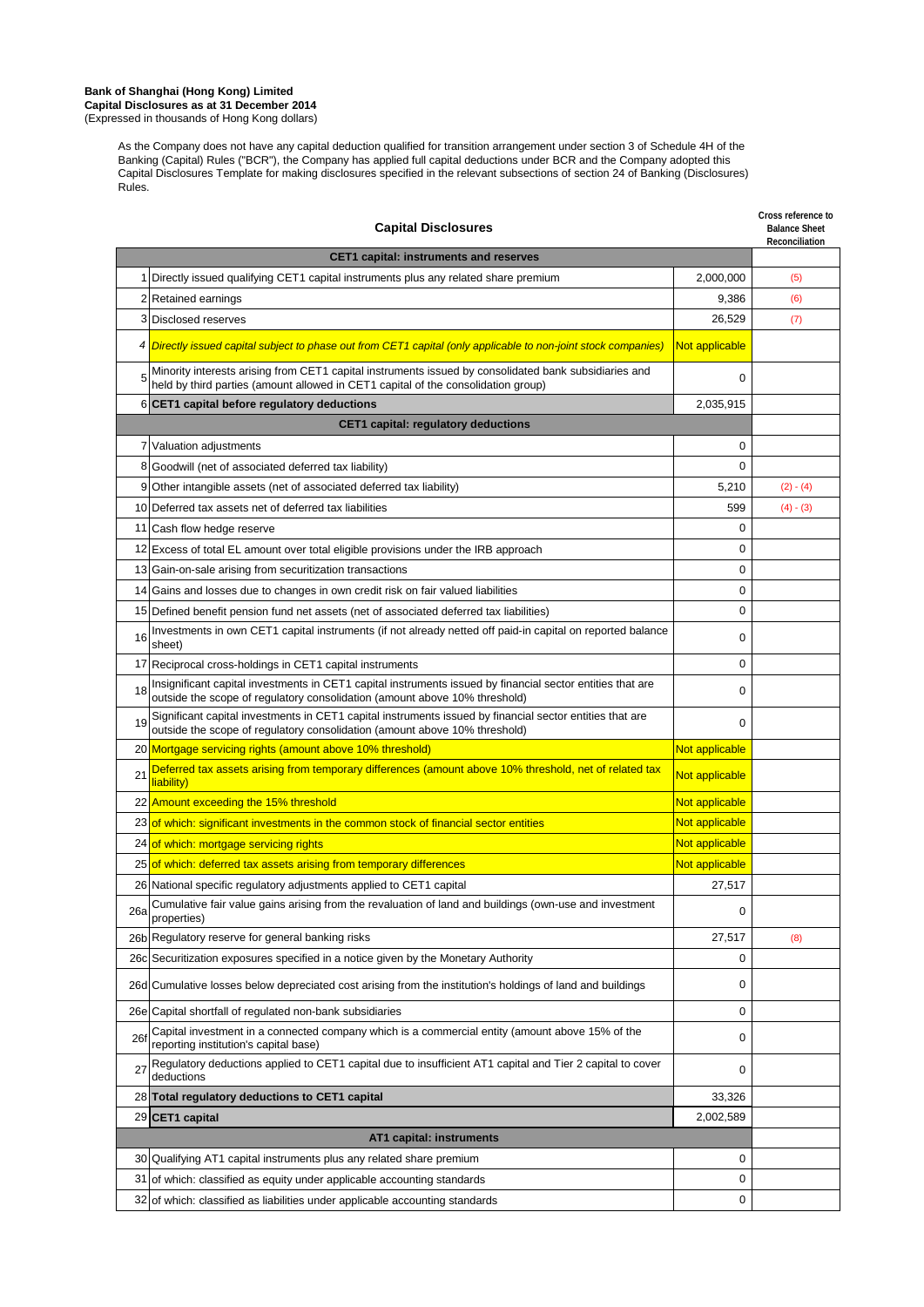# **Bank of Shanghai (Hong Kong) Limited**

**Capital Disclosures as at 31 December 2014** (Expressed in thousands of Hong Kong dollars)

|     | 33 Capital instruments subject to phase out arrangements from AT1 capital                                                                                                                                                      | 0              |             |
|-----|--------------------------------------------------------------------------------------------------------------------------------------------------------------------------------------------------------------------------------|----------------|-------------|
| 34  | AT1 capital instruments issued by consolidated bank subsidiaries and held by third parties (amount<br>allowed in AT1 capital of the consolidation group)                                                                       | 0              |             |
|     | 35 of which: AT1 capital instruments issued by subsidiaries subject to phase out arrangements                                                                                                                                  | 0              |             |
|     | 36 AT1 capital before regulatory deductions                                                                                                                                                                                    | 0              |             |
|     | AT1 capital: regulatory deductions                                                                                                                                                                                             |                |             |
|     | 37 Investments in own AT1 capital instruments                                                                                                                                                                                  | 0              |             |
|     | 38 Reciprocal cross-holdings in AT1 capital instruments                                                                                                                                                                        | 0              |             |
| 39  | Insignificant capital investments in AT1 capital instruments issued by financial sector entities that are<br>outside the scope of regulatory consolidation (amount above 10% threshold)                                        | 0              |             |
| 40  | Significant capital investments in AT1 capital instruments issued by financial sector entities that are<br>outside the scope of regulatory consolidation                                                                       | 0              |             |
|     | 41 National specific regulatory adjustments applied to AT1 capital                                                                                                                                                             | 0              |             |
|     | 42 Regulatory deductions applied to AT1 capital due to insufficient Tier 2 capital to cover deductions                                                                                                                         | 0              |             |
|     | 43 Total regulatory deductions to AT1 capital                                                                                                                                                                                  | 0              |             |
|     | 44 AT1 capital                                                                                                                                                                                                                 | 0              |             |
|     | 45 Tier 1 capital (Tier 1 = CET1 + AT1)                                                                                                                                                                                        | 2,002,589      |             |
|     | Tier 2 capital: instruments and provisions                                                                                                                                                                                     |                |             |
|     | 46 Qualifying Tier 2 capital instruments plus any related share premium                                                                                                                                                        | 0              |             |
| 47  | Capital instruments subject to phase out arrangements from Tier 2 capital                                                                                                                                                      | 0              |             |
| 48  | Tier 2 capital instruments issued by consolidated bank subsidiaries and held by third parties (amount<br>allowed in Tier 2 capital of the consolidation group)                                                                 | 0              |             |
|     | 49 of which: capital instruments issued by subsidiaries subject to phase out arrangements                                                                                                                                      | 0              |             |
| 50  | Collective impairment allowances and regulatory reserve for general banking risks eligible for inclusion in<br>Tier 2 capital                                                                                                  | 35,678         | $(1) + (8)$ |
|     | 51 Tier 2 capital before regulatory deductions                                                                                                                                                                                 | 35,678         |             |
|     | Tier 2 capital: regulatory deductions                                                                                                                                                                                          |                |             |
|     | 52 Investments in own Tier 2 capital instruments                                                                                                                                                                               | 0              |             |
|     | 53 Reciprocal cross-holdings in Tier 2 capital instruments                                                                                                                                                                     | 0              |             |
| 54  | Insignificant capital investments in Tier 2 capital instruments issued by financial sector entities that are<br>outside the scope of regulatory consolidation (amount above 10% threshold)                                     | 0              |             |
|     |                                                                                                                                                                                                                                |                |             |
| 55  | Significant capital investments in Tier 2 capital instruments issued by financial sector entities that are<br>outside the scope of regulatory consolidation                                                                    | 0              |             |
|     | 56 National specific regulatory adjustments applied to Tier 2 capital                                                                                                                                                          | 0              |             |
| 56a | Add back of cumulative fair value gains arising from the revaluation of land and buildings (own-use and<br>investment properties) eligible for inclusion in Tier 2 capital                                                     | 0              |             |
|     | 57 Total regulatory deductions to Tier 2 capital                                                                                                                                                                               | 0              |             |
|     | 58 Tier 2 capital                                                                                                                                                                                                              | 35,678         |             |
|     | 59 Total capital (Total capital = Tier 1 + Tier 2)                                                                                                                                                                             | 2,038,267      |             |
|     | 60 Total risk weighted assets                                                                                                                                                                                                  | 4,860,412      |             |
|     | Capital ratios (as a percentage of risk weighted assets)                                                                                                                                                                       |                |             |
|     | 61 CET1 capital ratio                                                                                                                                                                                                          | 41.20%         |             |
|     | 62 Tier 1 capital ratio                                                                                                                                                                                                        | 41.20%         |             |
|     | 63 Total capital ratio                                                                                                                                                                                                         | 41.94%         |             |
|     | Institution specific buffer requirement (minimum CET1 capital requirement as specified in s.3B of the BCR<br>64 plus capital conservation buffer plus countercyclical buffer requirements plus G-SIB or D-SIB<br>requirements) | 4.00%          |             |
|     | 65 of which: capital conservation buffer requirement                                                                                                                                                                           | 0.00%          |             |
|     | 66 of which: bank specific countercyclical buffer requirement                                                                                                                                                                  | 0.00%          |             |
|     | 67 of which: G-SIB or D-SIB buffer requirement                                                                                                                                                                                 | 0.00%          |             |
| 68  | CET1 capital surplus over the minimum CET1 requirement and any CET1 capital used to meet the Tier 1<br>and Total capital requirement under s.3B of the BCR                                                                     | 33.94%         |             |
|     | National minima (if different from Basel 3 minimum)                                                                                                                                                                            |                |             |
|     | 69 National CET1 minimum ratio                                                                                                                                                                                                 | Not applicable |             |
|     | 70 National Tier 1 minimum ratio                                                                                                                                                                                               | Not applicable |             |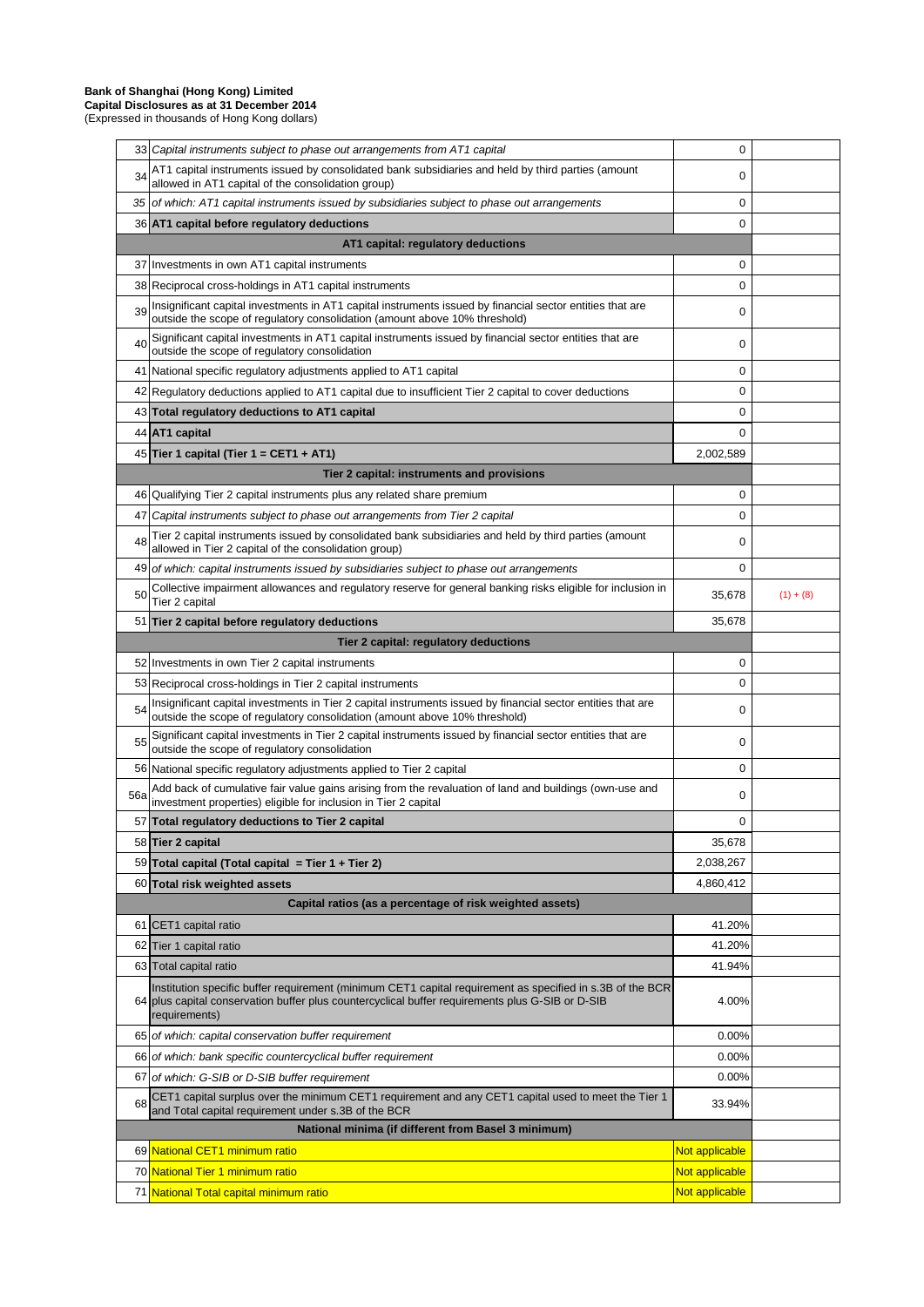#### **Bank of Shanghai (Hong Kong) Limited Capital Disclosures as at 31 December 2014**

(Expressed in thousands of Hong Kong dollars)

| Amounts below the thresholds for deduction (before risk weighting)                                           |                                                                                                                                                                                                                      |                |  |
|--------------------------------------------------------------------------------------------------------------|----------------------------------------------------------------------------------------------------------------------------------------------------------------------------------------------------------------------|----------------|--|
|                                                                                                              | Insignificant capital investments in CET1 capital instruments, AT1 capital instruments and Tier 2 capital<br> instruments issued by financial sector entities that are outside the scope of regulatory consolidation | 0              |  |
|                                                                                                              | 73 Significant capital investments in CET1 capital instruments issued by financial sector entities that are<br>outside the scope of regulatory consolidation                                                         | 13,122         |  |
|                                                                                                              | 74 Mortgage servicing rights (net of related tax liability)                                                                                                                                                          | Not applicable |  |
|                                                                                                              | 75 Deferred tax assets arising from temporary differences (net of related tax liability)                                                                                                                             | Not applicable |  |
|                                                                                                              | Applicable caps on the inclusion of provisions in Tier 2 capital                                                                                                                                                     |                |  |
| <b>76</b>                                                                                                    | Provisions eligible for inclusion in Tier 2 in respect of exposures subject to the basic approach and the standardized (credit risk) approach (prior to application of cap)                                          | 35,678         |  |
| 77                                                                                                           | Cap on inclusion of provisions in Tier 2 under the basic approach and the standardized (credit risk)<br>approach                                                                                                     | 58,099         |  |
| 78                                                                                                           | Provisions eligible for inclusion in Tier 2 in respect of exposures subject to the IRB approach (prior to<br>application of cap)                                                                                     | $\Omega$       |  |
|                                                                                                              | 79 Cap for inclusion of provisions in Tier 2 under the IRB approach                                                                                                                                                  | O              |  |
| Capital instruments subject to phase-out arrangements<br>(only applicable between 1 Jan 2018 and 1 Jan 2022) |                                                                                                                                                                                                                      |                |  |
|                                                                                                              | 80 Current cap on CET1 capital instruments subject to phase out arrangements                                                                                                                                         | Not applicable |  |
|                                                                                                              | 81 Amount excluded from CET1 due to cap (excess over cap after redemptions and maturities)                                                                                                                           | Not applicable |  |
|                                                                                                              | 82 Current cap on AT1 capital instruments subject to phase out arrangements                                                                                                                                          | 0              |  |
|                                                                                                              | 83 Amount excluded from AT1 capital due to cap (excess over cap after redemptions and maturities)                                                                                                                    | O              |  |
|                                                                                                              | 84 Current cap on Tier 2 capital instruments subject to phase out arrangements                                                                                                                                       | $\Omega$       |  |
|                                                                                                              | 85 Amount excluded from Tier 2 capital due to cap (excess over cap after redemptions and maturities)                                                                                                                 | $\Omega$       |  |

### **Notes to the template:**

Elements where a more conservative definition has been applied in the BCR relative to that set out in Basel III capital standards:

| <b>Row</b><br>No. | <b>Description</b>                                                                                                                                                                                                                                                                                                                                                                                                                                                                                                                                                                                                                                                                                                                                                                                                                                                                                                                                                                                                                                                                                                                                                                                                              | <b>Hong Kong</b><br>basis | <b>Basel III</b><br>basis |  |
|-------------------|---------------------------------------------------------------------------------------------------------------------------------------------------------------------------------------------------------------------------------------------------------------------------------------------------------------------------------------------------------------------------------------------------------------------------------------------------------------------------------------------------------------------------------------------------------------------------------------------------------------------------------------------------------------------------------------------------------------------------------------------------------------------------------------------------------------------------------------------------------------------------------------------------------------------------------------------------------------------------------------------------------------------------------------------------------------------------------------------------------------------------------------------------------------------------------------------------------------------------------|---------------------------|---------------------------|--|
|                   | Other intangible assets (net of associated deferred tax liability)                                                                                                                                                                                                                                                                                                                                                                                                                                                                                                                                                                                                                                                                                                                                                                                                                                                                                                                                                                                                                                                                                                                                                              | 5.210                     | 5,210                     |  |
|                   | Explanation<br>As set out in paragraph 87 of the Basel III text issued by the Basel Committee (December 2010), mortgage servicing rights (MSRs) may be<br>given limited recognition in CET1 capital (and hence be excluded from deduction from CET1 capital up to the specified threshold). In Hong<br>Kong, an AI is required to follow the accounting treatment of including MSRs as part of intangible assets reported in the AI's financial<br>statements and to deduct MSRs in full from CET1 capital. Therefore, the amount to be deducted as reported in row 9 may be greater than<br>that required under Basel III. The amount reported under the column "Basel III basis" in this box represents the amount reported in row 9<br>(i.e. the amount reported under the "Hong Kong basis") adjusted by reducing the amount of MSRs to be deducted to the extent not in<br>excess of the 10% threshold set for MSRs and the aggregate 15% threshold set for MSRs, DTAs arising from temporary differences and<br>significant investments in CET1 capital instruments issued by financial sector entities (excluding those that are loans, facilities or other<br>credit exposures to connected companies) under Basel III. |                           |                           |  |
|                   | Deferred tax assets net of deferred tax liabilities                                                                                                                                                                                                                                                                                                                                                                                                                                                                                                                                                                                                                                                                                                                                                                                                                                                                                                                                                                                                                                                                                                                                                                             | 599                       | 599                       |  |
|                   | Explanation<br>As set out in paragraphs 69 and 87 of the Basel III text issued by the Basel Committee (December 2010), DTAs that rely on future<br>profitability of the bank to be realized are to be deducted, whereas DTAs which relate to temporary differences may be given limited<br>recognition in CET1 capital (and hence be excluded from deduction from CET1 capital up to the specified threshold). In Hong Kong, an Al<br>is required to deduct all DTAs in full, irrespective of their origin, from CET1 capital. Therefore, the amount to be deducted as reported in<br>10 row 10 may be greater than that required under Basel III.                                                                                                                                                                                                                                                                                                                                                                                                                                                                                                                                                                              |                           |                           |  |
|                   | The amount reported under the column "Basel III basis" in this box represents the amount reported in row 10 (i.e. the amount reported<br>under the "Hong Kong basis") adjusted by reducing the amount of DTAs to be deducted which relate to temporary differences to the extent<br>not in excess of the 10% threshold set for DTAs arising from temporary differences and the aggregate 15% threshold set for MSRs, DTAs<br>arising from temporary differences and significant investments in CET1 capital instruments issued by financial sector entities (excluding<br>those that are loans, facilities and other credit exposures to connected companies) under Basel III.                                                                                                                                                                                                                                                                                                                                                                                                                                                                                                                                                  |                           |                           |  |
|                   | Insignificant capital investments in CET1 capital instruments issued by financial sector entities<br>that are outside the scope of regulatory consolidation (amount above 10% threshold)                                                                                                                                                                                                                                                                                                                                                                                                                                                                                                                                                                                                                                                                                                                                                                                                                                                                                                                                                                                                                                        | $\Omega$                  | 0                         |  |